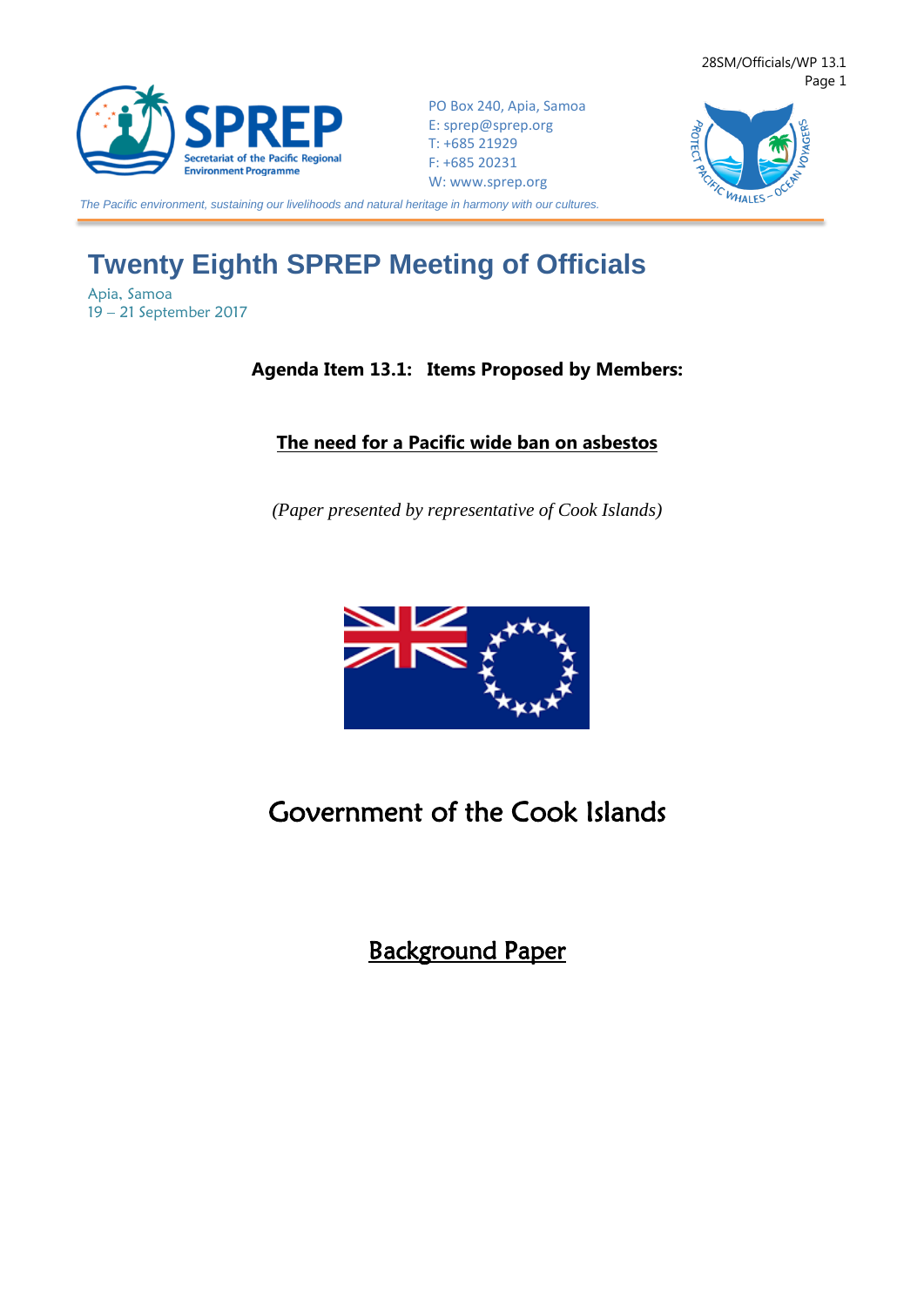### **Purpose:**

1. To seek endorsement and commitment from Members to develop and implement a Pacific wide ban on the importation, re-sale and re-use of products containing asbestos.

### **Background**

- 2. Asbestos is a group of naturally occurring rock fibres that are harmful to humans. When products containing asbestos are damaged or wear down over time, small fibres are released and can become airborne. Breathing in asbestos fibres can cause a range of diseases including cancer. The World Health Organization (WHO) estimates that globally, more than 100,000 people die each year from illnesses related to asbestos exposure.
- 3. An Asbestos Free Pacific A Regional Strategy and Action Plan was adopted at the 22nd SPREP Meeting (Samoa) in 2011. The strategy was co-sponsored by SPREP and WHO. This strategy outlined the serious potential health risks that asbestos materials and wastes pose in the Pacific if not managed appropriately.
- 4. This strategy paved the way for taking action on existing asbestos materials and wastes (primarily building materials) in the Pacific, through the EUR 7.85 million, European Union funded and SPREP-administered Pacific Hazardous Waste Management project (PacWaste).
- 5. In 2013/14 the PacWaste project conducted the Pacific's first Regional Asbestos Baseline Survey across 26 islands in 13 Pacific island countries. The survey found:
	- o widespread asbestos in seven Pacific island countries in public, commercial and residential buildings:
	- o asbestos materials being reused and resold in several locations (Nauru, Samoa, FSM, RMI, Niue); and
	- o 'new asbestos' sheeting materials for sale at hardware stores in the Solomon Islands (Gizo) and in Vanuatu (Luganville).
- 6. The results from the Regional Asbestos Baseline Survey concluded that more than USD 150 million would be needed to remove/replace all the asbestos identified in the locations surveyed and that new asbestos materials are now being imported into the Pacific region primarily from Asia. Studies in Australia and New Zealand also confirm widespread import of asbestos containing products in building materials, brake shoes, gaskets and insulation products coming into those countries as well.
- 7. The WHO and the International Labour Organisation (ILO) maintain that the only way to eliminate asbestos related diseases is to stop the use of all types of asbestos in products and has identified that there are safer substitutes available in almost all products where asbestos has previously been or continues to be used which is confirmed in recent New Zealand studies (Annex 1)
- 8. Currently, asbestos materials can be lawfully imported and used in Pacific island countries and territories. This hampers both the original goal of Regional Asbestos Strategy to achieve an 'Asbestos Free Pacific' and the efforts of asbestos removal projects such as PacWaste and the upcoming PacWaste Plus project which is funded through the 11th European Development Fund.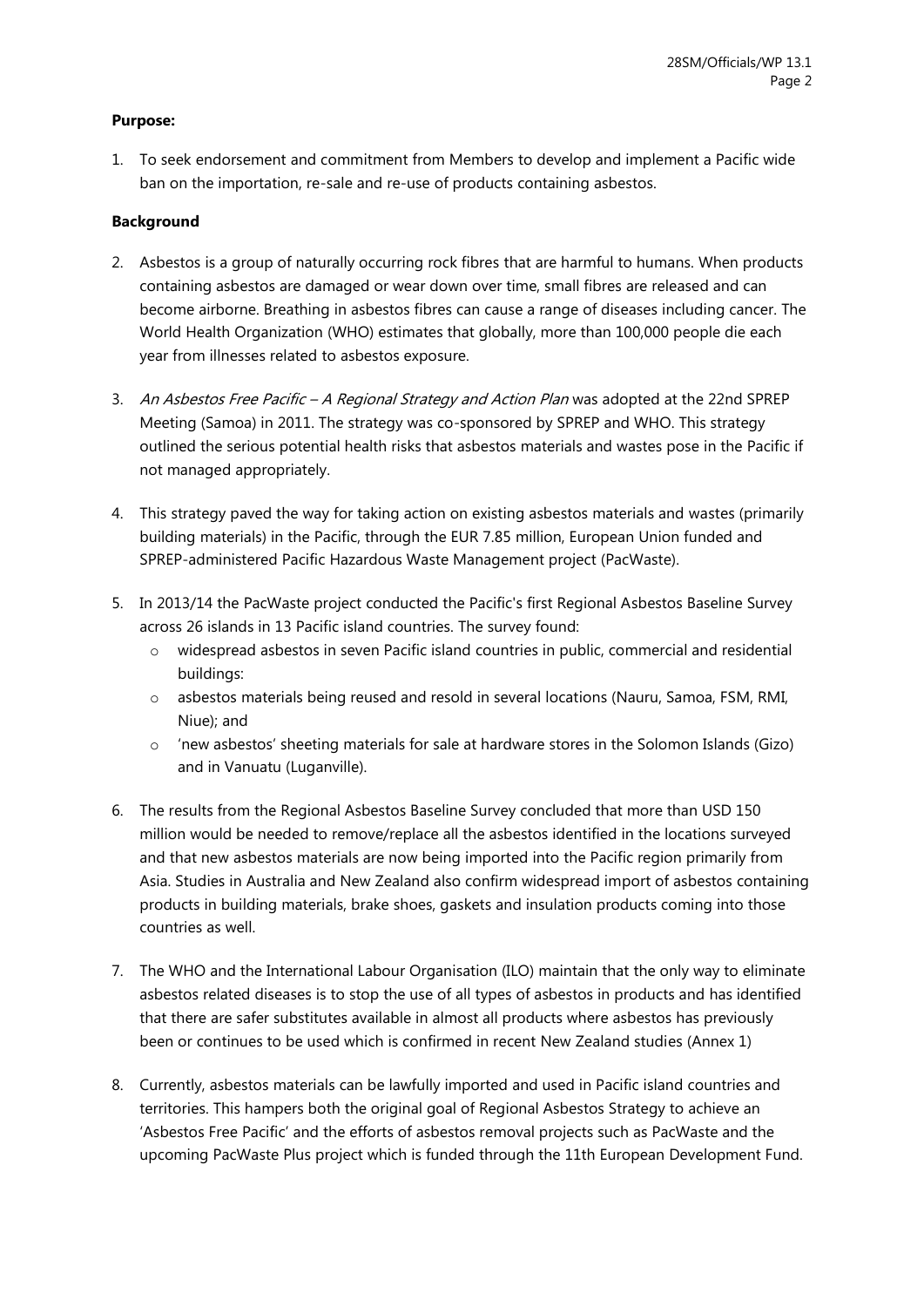- 9. While efforts are underway to reduce legacy asbestos stockpiles and dispose of it correctly, further action is needed at the regional and national level to prevent new asbestos coming into the region and to prevent existing asbestos from being reused.
- 10. At the 27th SPREP Meeting in Niue (2016), SPREP sought support from Members to endorse a Pacific-wide asbestos ban. In principal, this proposal received very strong support from the Meeting but, at the time, there were concerns from Members – including Cook Islands – as to how the implementation of such a ban would be resourced. In the time that has passed since the last Meeting a number of important developments have taken place.
- 11. In October 2016, New Zealand became the 58th country to enact a national ban on asbestos. Between October 2016 and July 2017 a further four countries implemented bans on asbestos taking the total number of national bans to 62.
- 12. In May 2017 in Geneva, Pacific Island Parties to the Rotterdam Convention (Cook Islands, Tonga, Samoa and Republic of the Marshall Islands) spoke in strong support of the listing of chrysotile asbestos on Annex III of the Rotterdam Convention. The intervention was also supported by Kiribati which was present at the Convention but is not a Party. This proposal failed to be adopted for the sixth consecutive time due to opposition from a small number of Parties that are associated with the trade of asbestos and asbestos-containing materials. The full statement is attached as Annex 2.
- 13. Between September 2016 and June 2017, representatives from Nauru, Tonga, European Union, Solomon Islands and SPREP have spoken publically in support of a Pacific-wide ban on asbestos, noting that the continued production of products containing asbestos combined with an increased number of countries that have enacted bans, leaves small island states vulnerable to an increased volume of building materials containing asbestos. A summary of these public statements is attached as Annex 3.
- 14. Since the previous SPREP Meeting serious incidents involving asbestos have been documented in five Pacific island countries.
- 15. Concerns previously raised by Members around resourcing, capacity, and monitoring for a Pacificwide asbestos ban have been addressed through the formulation of the Action Document for the EDF11-funded PacWaste Plus project.
- 16. Concerns raised by Members about the implications of a ban on WTO membership have been addressed through the provision, by the Secretariat, of papers (attached as Annex 4) that clarify that WTO Membership is not impacted by the ban of asbestos.
- 17. Given the above, Cook Islands, Tonga and Australia are convinced that the time is right to move forward on properly addressing the issue of new asbestos in the Pacific. In preparing this paper, Cook Islands has received letters of support from the representatives of the Tongan Government, and Australian Government which are attached as Annex 5.